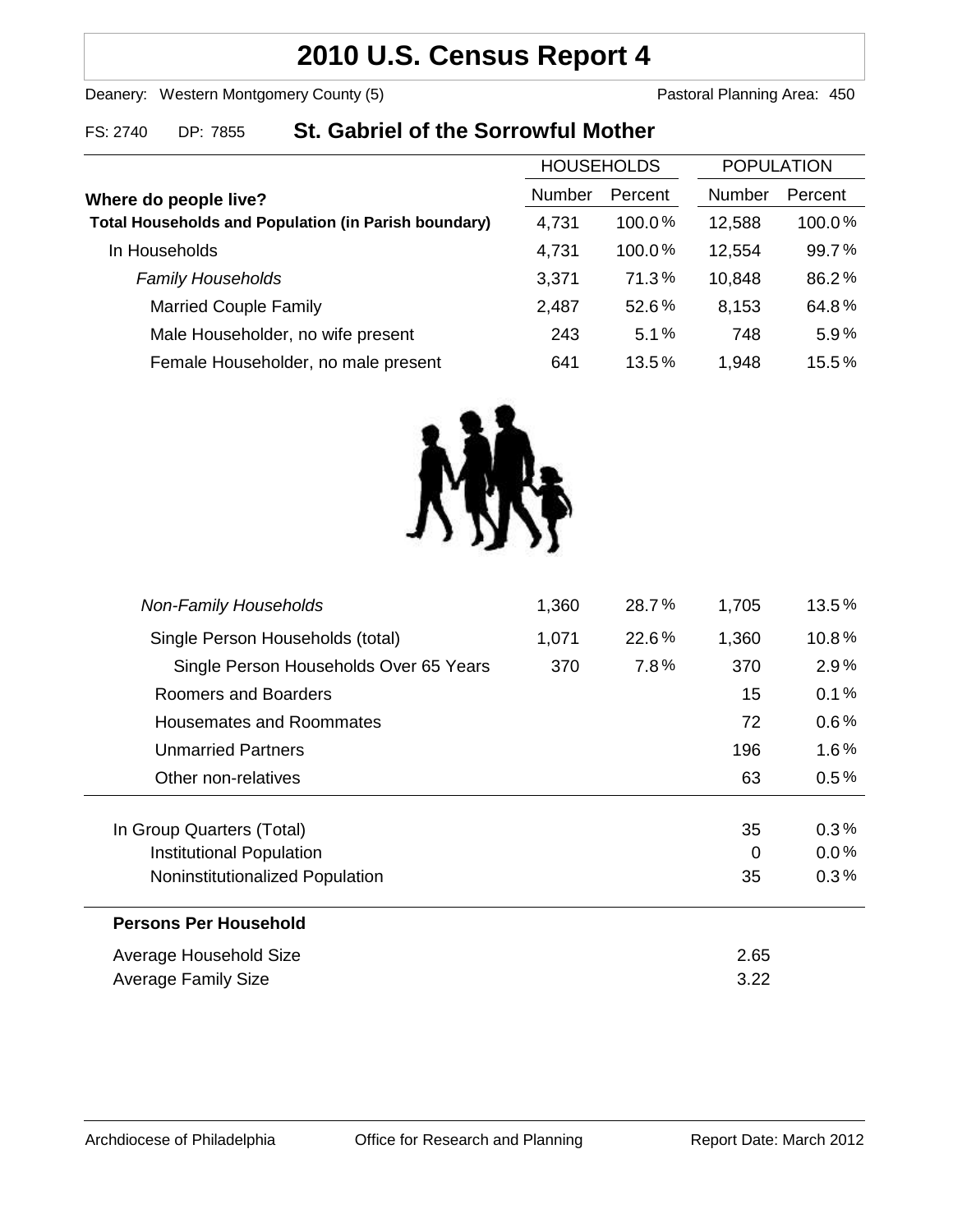# **2010 U.S. Census Report 4**

Deanery: Western Montgomery County (5) Deanery: Western Montgomery County (5)

### FS: 2740 DP: 7855 **St. Gabriel of the Sorrowful Mother**

|                                                      |                | <b>POPULATION</b> |  |
|------------------------------------------------------|----------------|-------------------|--|
| Where do Children - Under Age 18 Live?               | Number         | Percent           |  |
| Total Children - Under Age 18 (in Parish boundary)   | 3,353          | 100.0%            |  |
| In Households                                        | 3,339          | 99.6%             |  |
| Householder or spouse is under 18                    | 1              | 0.0%              |  |
| With Related:                                        |                |                   |  |
| Married-Couple Family                                | 2,123          | 63.3%             |  |
| Male Householder, No Wife Present                    | 190            | 5.7%              |  |
| Female Householder, No Husband Present               | 691            | 20.6%             |  |
| <b>Other Related Householder</b>                     | 54             | 1.6%              |  |
| <b>With Non-Relatives</b>                            | 48             | 1.4%              |  |
| Grandparent Householder                              | 232            | 6.9%              |  |
| In Group Quarters                                    | 14             | 0.4%              |  |
| Institutionalized population                         | 0              | 0.0%              |  |
| Noninstitutionalized population                      | 14             | 0.4%              |  |
| Where do Adults - Age 65 and Older - Live?           |                |                   |  |
| Total Adults - Age 65 and Older (in Parish boundary) | 1,364          | 100.0%            |  |
| In Households                                        | 1,363          | 99.9%             |  |
| Family Households:                                   | 937            | 68.7%             |  |
| Is Householder or Spouse                             | 792            | 58.1%             |  |
| With Other Relative Householder                      | 28             | 2.0%              |  |
| With Non-Related Householder                         | $\overline{7}$ | 0.5%              |  |
| is Parent                                            | 77             | 5.6%              |  |
| is Parent-in-Law                                     | 35             | $2.6\%$           |  |
| In Non-family Households:                            | 426            | 31.2%             |  |
| Male Living Alone                                    | 93             | 6.8%              |  |
| Male not Living Alone                                | 17             | 1.3%              |  |
| Female Living Alone                                  | 277            | 20.3%             |  |
| Female not Living Alone                              | 14             | 1.0%              |  |
| Other                                                | 25             | 1.8%              |  |
| In Group Quarters                                    | 1              | 0.1%              |  |
| Institutionalized population                         | $\mathbf 0$    | 0.0%              |  |
| Noninstitutionalized population                      | 1              | 0.1%              |  |
| <b>Housing Units in the Parish boundary</b>          |                |                   |  |
| <b>Total Housing Units</b>                           | 4,994          | 100.0%            |  |
| Occupied                                             | 4,731          | 94.7%             |  |
| Owner-Occupied                                       | 3,413          | 68.3%             |  |
| Renter-Occupied                                      | 1,317          | 26.4%             |  |
| Vacant                                               | 263            | 5.3%              |  |

Archdiocese of Philadelphia **Office for Research and Planning** Report Date: March 2012